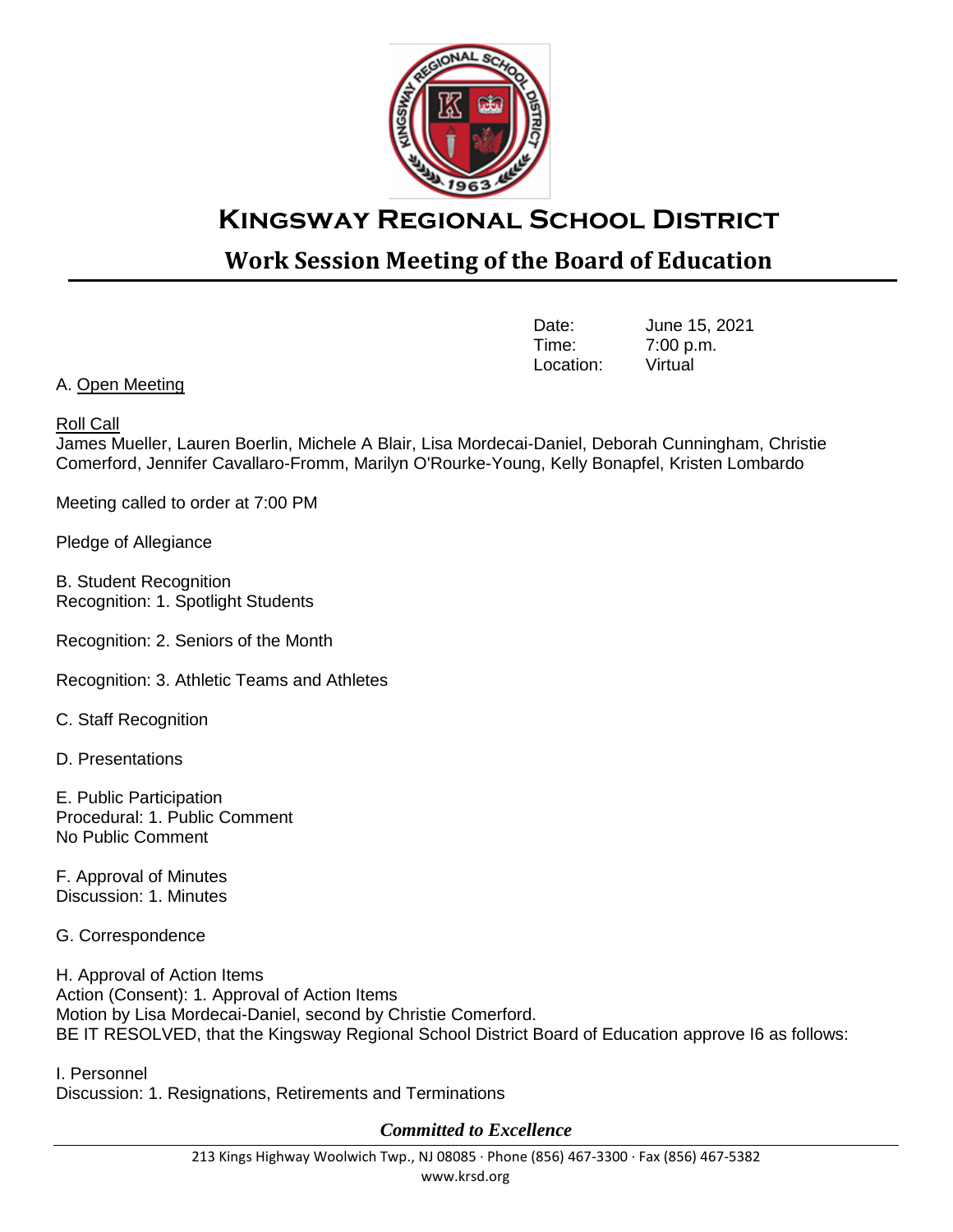Discussion: 2. Appointments and Reappointments

Discussion: 3. Employment - Schedule "B", Staff Workers, Unpaid Volunteers

Discussion: 4. Leaves of Absence

Discussion: 5. Employment - Job Description(s) - Approval/Revisions

Action (Consent): 6. KEA Contract 2021-22

Motion by Lisa Mordecai-Daniel, second by Christie Comerford.

BE IT RESOLVED that the Collective Bargaining Agreement between the Kingsway Education Association and the Kingsway Regional Board of Education, be approved, with salary guides, for the period of July 1, 2021 through June 30, 2022, as recommended by the Superintendent of Schools, and that the Board President and Secretary be authorized to execute a copy of the Agreement, and that a copy of such Agreement be part of the minutes on file in the Board Secretary's Office.

Final Resolution: Motion Carries Yes: James Mueller, Lauren Boerlin, Michele A Blair, Lisa Mordecai-Daniel, Deborah Cunningham, Christie Comerford, Jennifer Cavallaro-Fromm, Kelly Bonapfel Abstain: Marilyn O'Rourke-Young, Kristen Lombardo

J. Finance Discussion: 1. Board Secretary's Certification

Discussion: 2. Receipt and Acceptance of Board Secretary's Monthly Report

Discussion: 3. Budget Line Item Transfers

Discussion: 4. Payment of Claims

Discussion: 5. Receipt and Acceptance of Student Activity and Athletic Account Financial Reports

Discussion: 6. Void Prior Yr AP Checks

Discussion: 7. Use of Facility Waiver

K. Curriculum & Instruction Discussion: 1. Professional Development - Staff Attendance at Trainings, Seminars, Conventions, and **Conferences** 

L. General Administration

Discussion: 1. Discussion Items

Discussion: 2. Enrollment Report

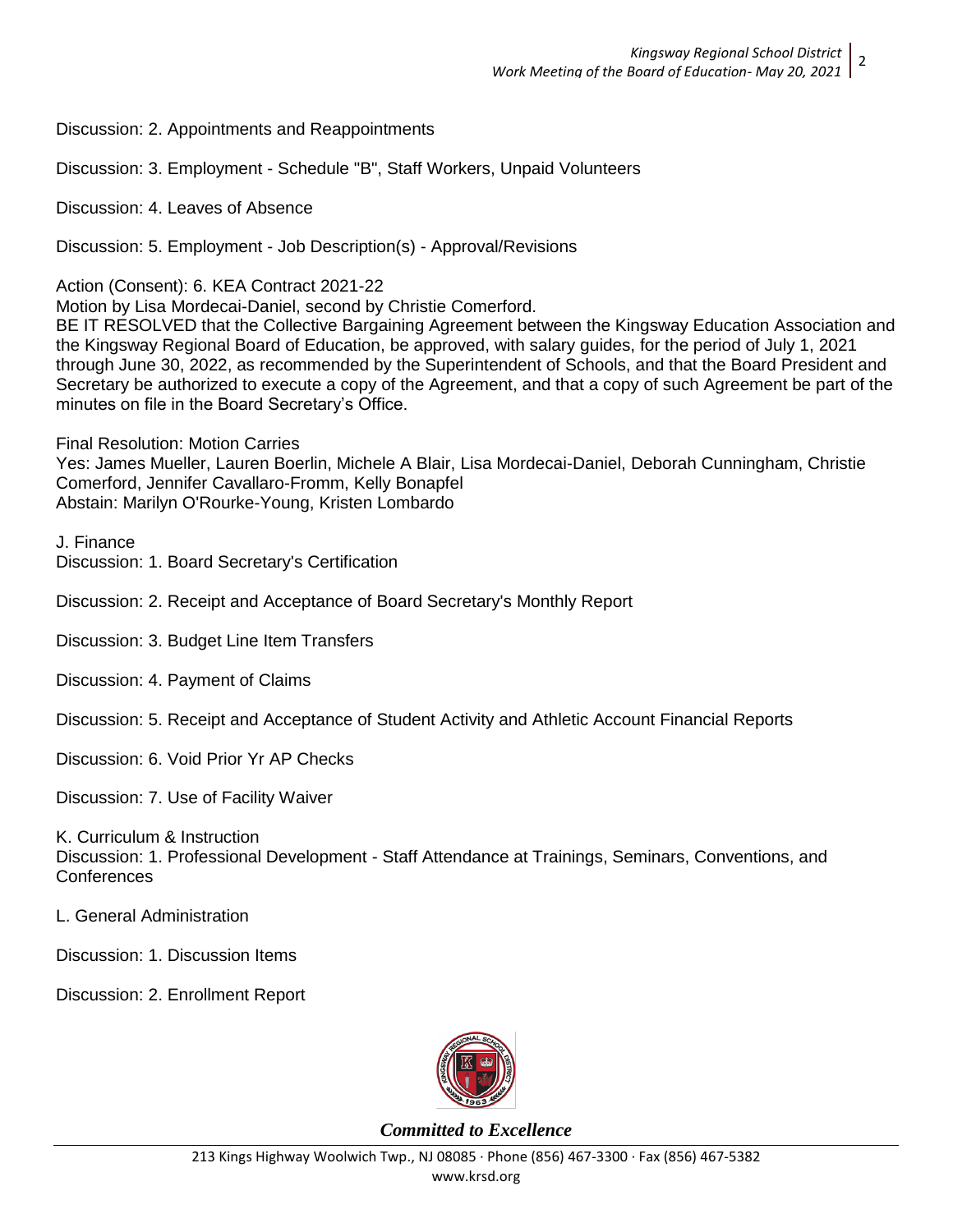Discussion: 3. Emergency Drills

Discussion: 4. Student Discipline, Violence/Vandalism, HIB

Discussion: 5. Education Field Trips and Assemblies

Discussion: 6. Policy First Reading

M. Executive Session Action: 1. Executive Session In Motion by Jennifer Cavallaro-Fromm, second by Lisa Mordecai-Daniel. BE IT RESOLVED that the Kingsway Regional School District Board of Education desires to hold a closed Executive Conference Session at 7:56 p.m. prevailing time, for approximately 20 minutes as follows: Item Discussion Item(s) Personnel exemption

Final Resolution: Motion Carries Yes: James Mueller, Lauren Boerlin, Michele A Blair, Lisa Mordecai-Daniel, Deborah Cunningham, Christie Comerford, Jennifer Cavallaro-Fromm, Marilyn O'Rourke-Young, Kelly Bonapfel, Kristen Lombardo

Action: 2. Executive Session Out Motion by Lisa Mordecai-Daniel, second by Jennifer Cavallaro-Fromm.

BE IT RESOLVED, that the Kingsway Regional School District Board of Education adjourn executive session and reconvene the public meeting at 9:04 p.m.

Final Resolution: Motion Carries

Yes: James Mueller, Lauren Boerlin, Michele A Blair, Lisa Mordecai-Daniel, Deborah Cunningham, Christie Comerford, Jennifer Cavallaro-Fromm, Kelly Bonapfel, Kristen Lombardo Not Present at Vote: Marilyn O'Rourke-Young

N. Old Business

O. New Business

P. Adjournment Action: 1. Motion to Adjourn Motion by Marilyn O'Rourke-Young, second by Kristen Lombardo. Resolved that the Kingsway Regional School District Board of Education adjourn the meeting at 9:08 pm.

Final Resolution: Motion Carries Yes: James Mueller, Lauren Boerlin, Michele A Blair, Lisa Mordecai-Daniel, Deborah Cunningham, Christie Comerford, Jennifer Cavallaro-Fromm, Marilyn O'Rourke-Young, Kelly Bonapfel, Kristen Lombardo